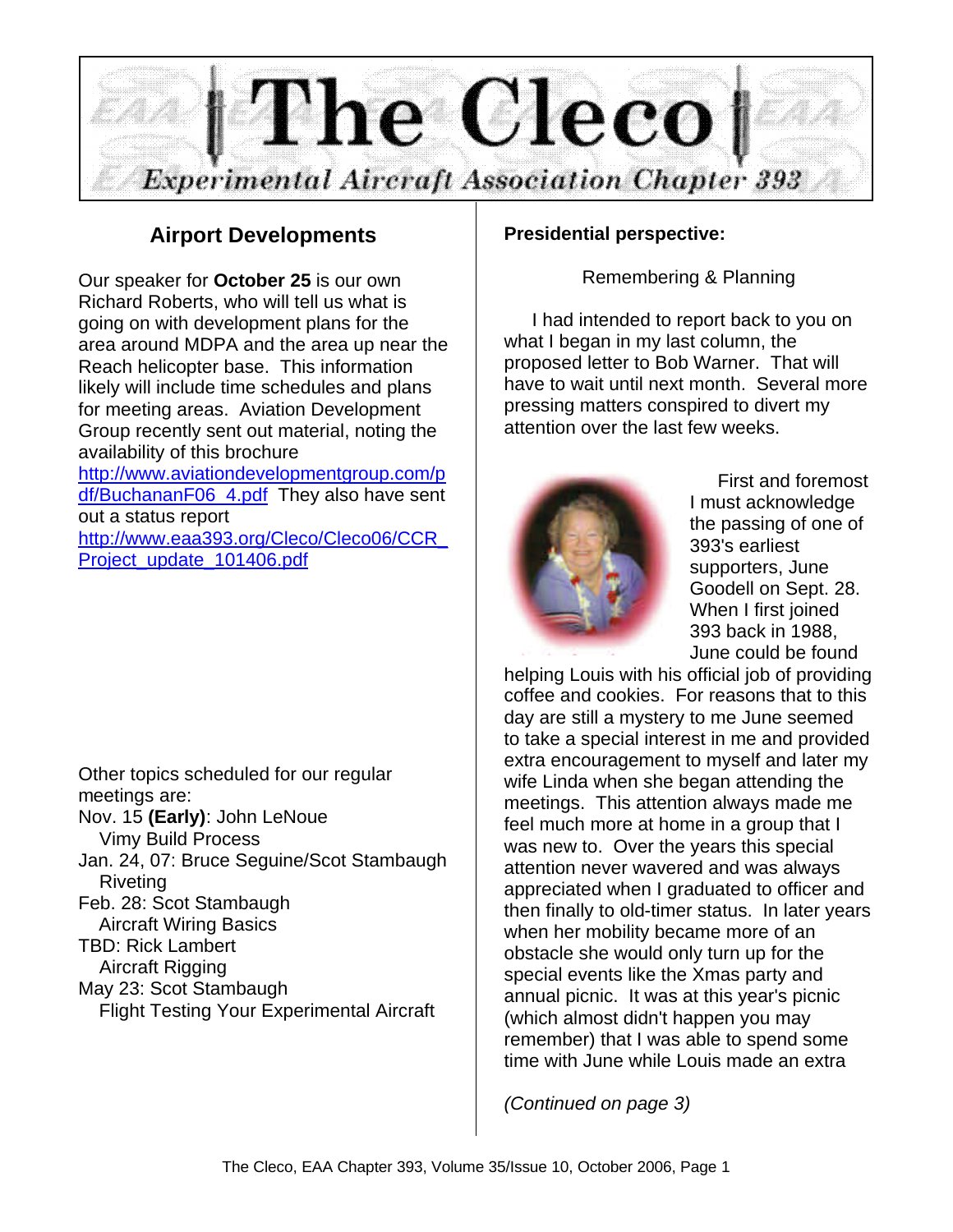## **EAA 393 ANNUAL HOLIDAY PARTY**

\*\*\*\*\*\*\*\*\*\*\*\*\*

Saturday, December 9, 2006 Join the festivities at the MDPA Clubhouse, 200 Sally Ride Drive, Concord, CA

## **Hors d'oeuvres (Passed 6-7 PM)**

Hot Crab and Shrimp on Crostini Teriyaki Meatballs

## **Buffet Dinner (Served at 7 PM)**

Mixed Green Salad with Italian Dressing Warm Garlic Bread Brisket of Beef Chicken Cacciatore with Grilled Polenta Vegetarian Lasagna Mashed Potatoes Pasta Salad Roasted Vegetables Decaf Coffee & Hot Tea Station, Biscotti Wine and sodas

### **World Renowned Dessert**

All this for \$30 per person!! (or \$35 if you have not paid your dues this year)

| Please send us your money by November 30, 2006.                                                                                                                                                                                      |
|--------------------------------------------------------------------------------------------------------------------------------------------------------------------------------------------------------------------------------------|
|                                                                                                                                                                                                                                      |
|                                                                                                                                                                                                                                      |
| Members & guests: \$30 each; Members who haven't paid their dues & guests: \$35 each.                                                                                                                                                |
| Amount enclosed: <u>New York and State and State and State and State and State and State and State and State and State and State and State and State and State and State and State and State and State and State and State and S</u> |
| Make your checks payable to <b>EAA Chapter 393</b> . Send the form and your check to:                                                                                                                                                |
| EAA Chapter 393<br>P.O. Box 272725<br>Concord, CA 94527-2725                                                                                                                                                                         |
| 2 2 2 The leco AA chote 3, young Sussex 20, choose 206, the 22 2 2                                                                                                                                                                   |

ふんずらんずらんずらん

まんするからあるからありるからあります。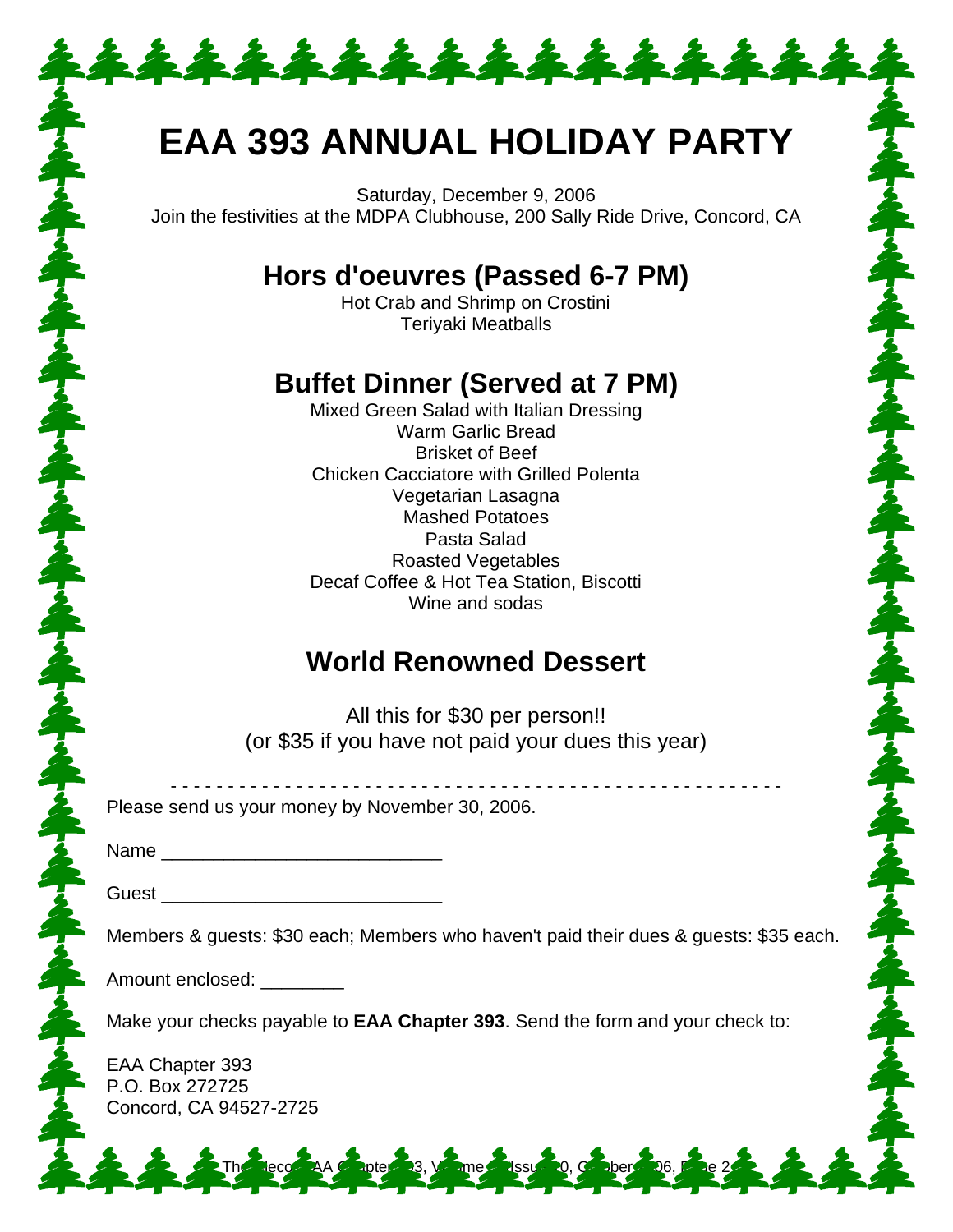#### *Presidents Perspective (cont. from p.1)*

trip home with the left over picnic provisions that filled his van leaving no room for June and her electric cart. While Louis took his time dealing with the leftovers Linda, Harvard and myself got to keep June company and had a nice long chat about many things related to 393 the airport and flying in general. In hindsight I'm very grateful that we managed to find a way to put on the picnic and I didn't have to miss out on my last experience with June. I will miss her cheerful presence and the special encouragement she provided over the past 18 years.

On another matter, Harvard pointed out to the board at the last meeting the need to consider changing the location and fare for the Xmas party. It seems that the price is creeping up none-to-slowly and it is time we revisit some alternative options for 2007. He further suggested that if we wanted to find a new facility we would have to get our request in early and if we wait until after the 1st of the year we might find all the alternate options were taken. In the past we have taken over Petar's in Lafayette, and more recently the Greenery in Walnut Creek and I recall that they both had the benefit of more and/or better room than we currently enjoy. We are currently exploring some alternatives involving banquet rooms and restaurants as an alternative to catering and MDPA. Our goal is to find a facility more like Petar's with a \$25/person price. We are currently at \$30/person with the club providing a \$6 subsidy. Bring any ideas you have to the meeting and well talk 'em over.

#### **EAA 393 General Meeting** September 27, 2006

Our speaker was Dr. Toth on "How to Keep your Medical." Dr. Toth is an Aviation Medical Examiner (AME), as was his father. His office is small and his one employee, Marcie, is very FAA literate. She does a

variety of tests -- blood pressure, vision exams and so forth.

Dr. Toth passed around several copies of the FAA medical application form. He noted that you must be careful in filling out the form, as there are several areas where it is important to be consistent. For example, if you have seen a specialist for high blood pressure, the FAA will check to see if you "checked the box" for high blood pressure. In general, there are quite a few conditions you can have, where you can get the FAA to approve flying, but you will have to do some work to prove to the FAA that you are fit to fly. The FAA medical branch really wants you to fly! High blood pressure and kidney stones are two of these areas that need work. Often an issue can be resolved by getting on the phone to the FAA regional medical office, and Dr. Toth will do that for you.

Reviewing a previous medical form can often help fill out the current application correctly. Keep those old forms! One part of the form asks for a record of all doctors visits in the last three years. If these are "well man" checkups with no negative outcomes, be sure to make that very clear on the form.

Some patients with Kaiser have had difficulty in getting letters from their doctors about their medical conditions. In those cases, one option is to have Dr. Toth "take over" your condition, and make his own evaluation and prepare a letter for the FAA.

If you have a condition that may affect your fitness to fly, Dr. Toth recommends that you take the issue very seriously and address it aggressively with common sense life style and dietary changes. Eat healthily, including vitamins, minerals, foods and herbs that are known to improve such conditions. If you address any trends in your health, you can often prevent or delay their becoming diagnosable conditions. This is the best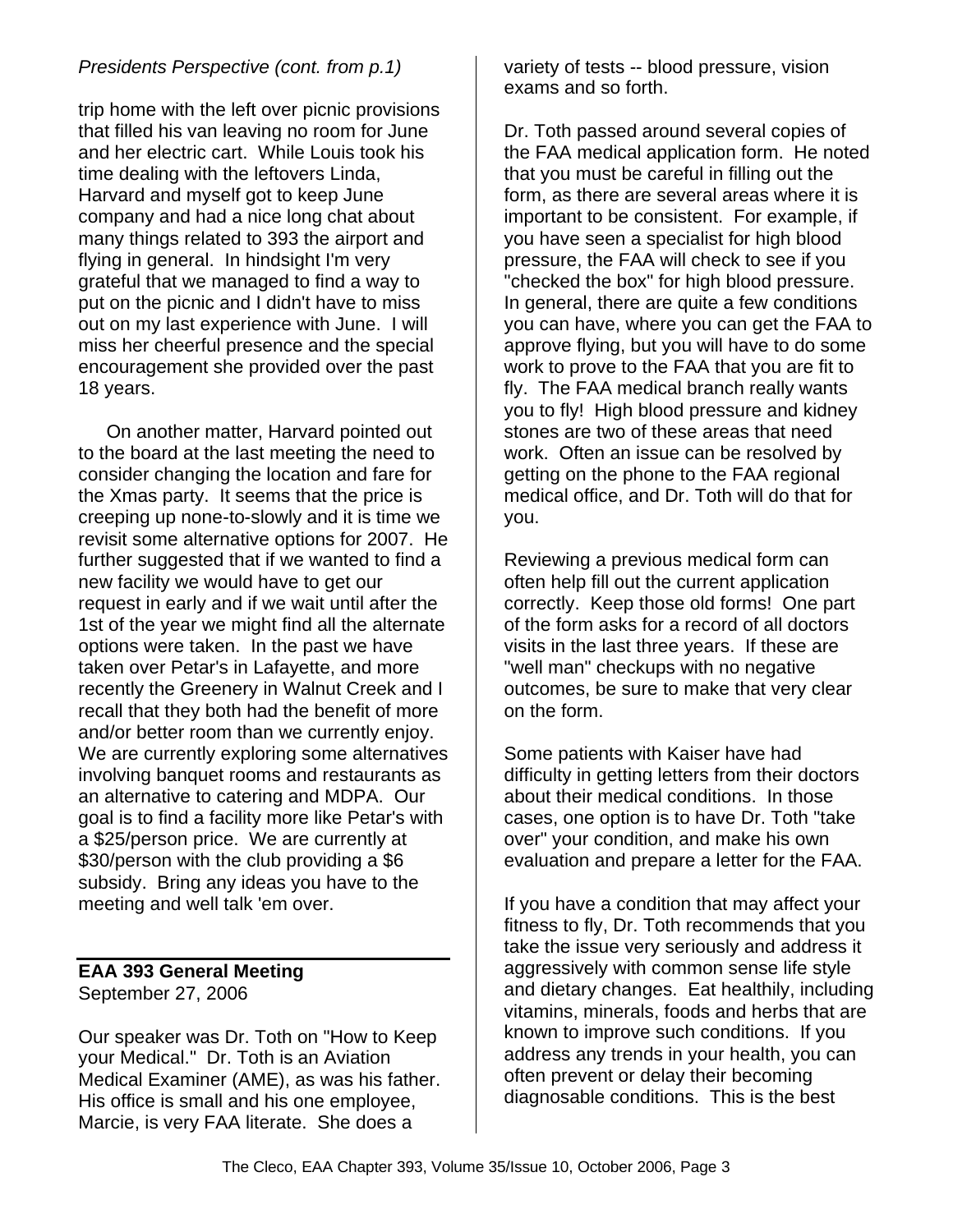approach to keeping your medical certificate.

With this approach, Dr. Toth believes that all of us can live to be 100! He finds that most of his patients are remarkably healthy!

If you do have a condition, be sure to have the tests and do the paperwork before you see the doctor. The FAA has strict limits on how long an AME can delay sending in the paperwork, while the unprepared patient goes and gets the tests that he should have had before he showed up at the AME's office. Generally, the AME must send in the paperwork in just a few days, not enough time for the average patient to get the tests he needs. The AOPA is a good resource to find out much about the medical certification process. They have descriptions of common conditions that the FAA will and will not approve. They have explanations of what tests and paperwork is needed as documentation for many of these conditions. They have lists of medications that the FAA will and will not approve. (Some of these are over-the-counter medications.)

Dr. Toth has been doing this for 14 years. He can be reached at 925 687 9447.

#### **Announcements and Discussion**

President Ken McKenzie recognized guest Bill McCoy, who is a past member and intends to resume his membership. He wants to be an active member and help in some capacity, perhaps in the membership area. He is affiliated with Pine Meadows Golf Course. He was recently involved in fund raising for the Cancer Society and asked EAA 393 to donate a couple of aerial tours as fund raising raffle prizes. These were done last year and were very much appreciated. He is hoping to get a free round of golf awarded to the Chapter and it could be raffled off at the Holiday Party or some other event. He invites golfers to see him to become involved in additional golf related fund raising.

Ken McKenzie reported that his opinions in the last newsletter were widely read -- more widely than he expected, and he has gotten lots of phone calls, both from members and from EAA Headquarters. He invites members to continue to make their points of view known to him.

Pat Peters introduced his guest, Lisa from the Concord Chamber of Commerce Aviation Committee.

Pat Peters is working to arrange an air show at the Airport next year. He has asked his son Tracy to help with the air show. Pat is trying to maintain control of the air show within EAA. In the past, it faltered because multiple sponsors could not agree on a course of action, so nothing got done. As an EAA function, it could be held without involving the airport administration by having FAA reserve the airspace, and conducting the ground portions on leased areas of the airport. (This is not the desired outcome, but it is a backup plan.) Pat is shooting for an early spring date for the air show.

Pat requested airplanes and ground support for a Young Eagles Rally that he has scheduled for October  $7<sup>th</sup>$  at PSA. He has obtained an additional 250-gallon fuel donation, beyond the 500 gallons already donated by PSA for Young Eagles pilots. (Thank you PSA!)

Pat noted that another EAA chapter is having a Young Eagles Rally at Hayward. They expect about 150 handicapped children, and want to fly parents as well as the kids. The Young Eagle insurance from EAA does not cover parents, but Ken pointed out that there are other programs at EAA, not widely used or publicized, that may apply.

Discussion resumed on EAA's current directions: EAA now describes its members as 1/3 builders, 1/3 LSA candidates or certificated pilots, and 1/3 "lookie-loo's" or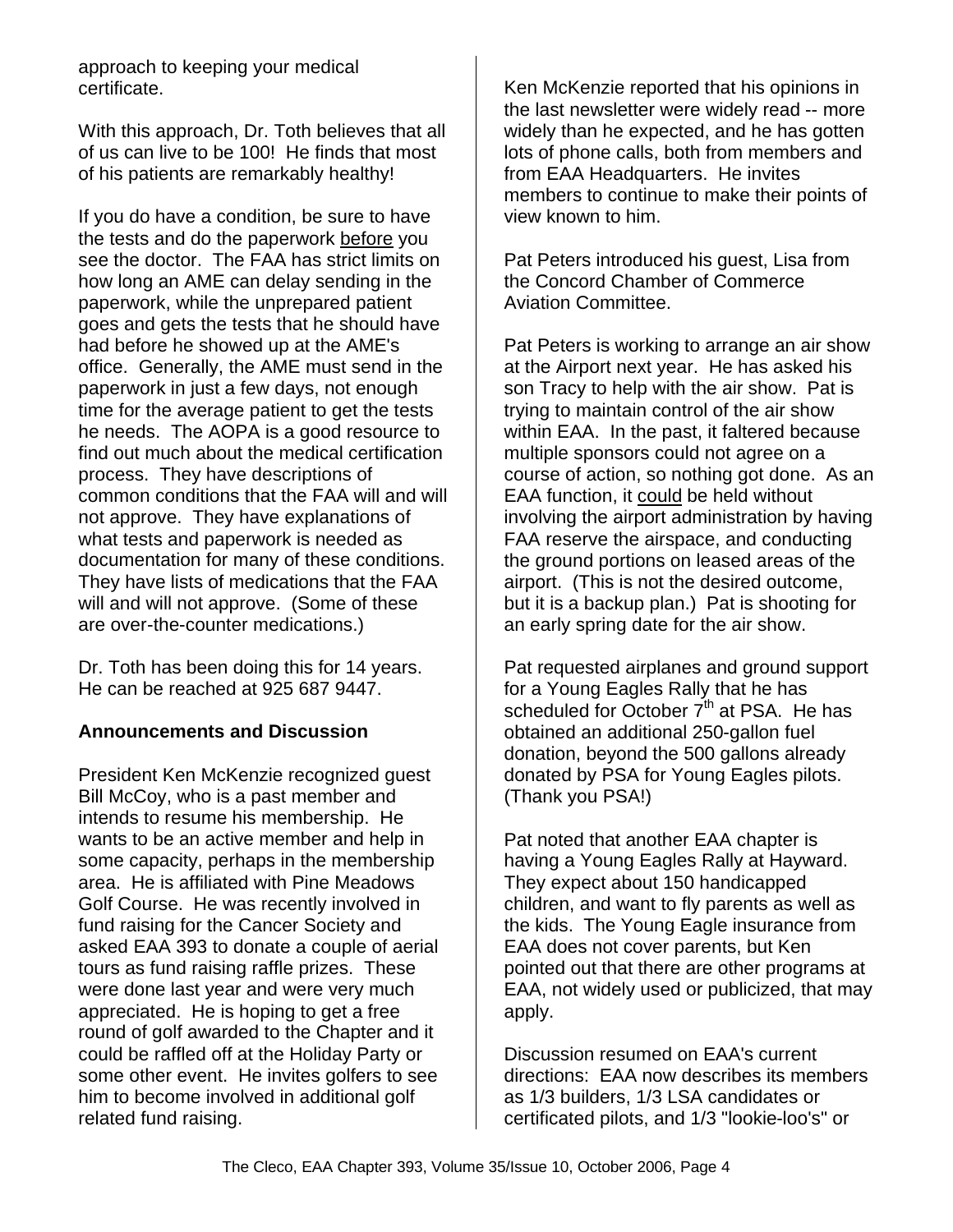airplane lovers/observers. Ken noted that at OSH (AirVenture), the homebuilt area was hard to find. It was conceded that while homebuilders are becoming a smaller fraction of the membership, the membership is growing such that the services provided to homebuilders are actually increasing. What are needed are ideas to integrate all these types of members. One idea to help the chapters would be to provide a list of speakers for the chapter meetings.

Is there a difference between urban and rural chapters? Our uninformed opinion is yes, the urban chapters have a lot more competition for the members attention; the cost of chapter facilities is vastly increased; and the hospitality of airports is much less in urban areas.

#### **EAA 393 Board Meeting**

October 5, 2006 Attending: Ken McKenzie, Scot Stambaugh, Harvard Holmes, Guy Jones, Pat Peters

1. We reviewed the Holiday Party and noted where more planning is needed. Harvard will send last years planning list around. Specific items noted were Decorating committee, Cleanup committee, Awards and how to get certificates from EAA, Selection of the Perpetual Trophy recipient, Donations for dessert, wine and other items, will there be "goof off" awards, we need a slide show, what items can we get to raffle off, and we need to ask the caterer to leave the kitchen clean.

Pat Peters offered a print or two of the B-17 (numbered and in the first 100) for the raffle.

Pat Peters will invite Maureen Bell and Greg Holbrook (present owner of PSA) as our guests.

We discussed possibilities for the 2007 holiday party, as now is the time to reserve a venue. Several possibilities exist. We'd like to aim for a \$30 dinner, but we're not sure we will make it.

2. We discussed what Ken might write to Bob Warner, and what should the future direction of the chapter be.

3. We reviewed the contents of this month's newsletter. Harvard will check with Louis Goodell to see if he wants someone else to print the Cleco, as he could be swamped due to his wife's recent death.

4. We decided to try to get a speaker to talk about Airport Development plans. Pat Peters pointed out Richard Roberts as the best candidate speaker.

5. Pat filled us in on more details of his air show proposal. He hopes to get the airport closed for 4 hours for aerobatics. He hopes to get EAA to bring their Ford Tri-Motor for the air show, and sell rides in it. He's looking at the first or second weekend in May, depending on when the Tri-Motor might be available. Tracy will work with the FAA for him. He will go up to Shellville to see what antique planes might come for display at the air show.

6. The board decided to move our meetings to the Pilots Lounge on the east side, as that is more comfortable. Somebody will check for stragglers for a few meetings, and assist anyone having trouble getting in.

**EAA 393 Treasurer's Report** October 16, 2006

Checking \$1489.25; Savings \$2629.25

**EAA 393 Fly Out to Auburn** September 30, 2006

The weather cooperated and we had plenty of planes and passengers. We got an outside table to enjoy the sunshine.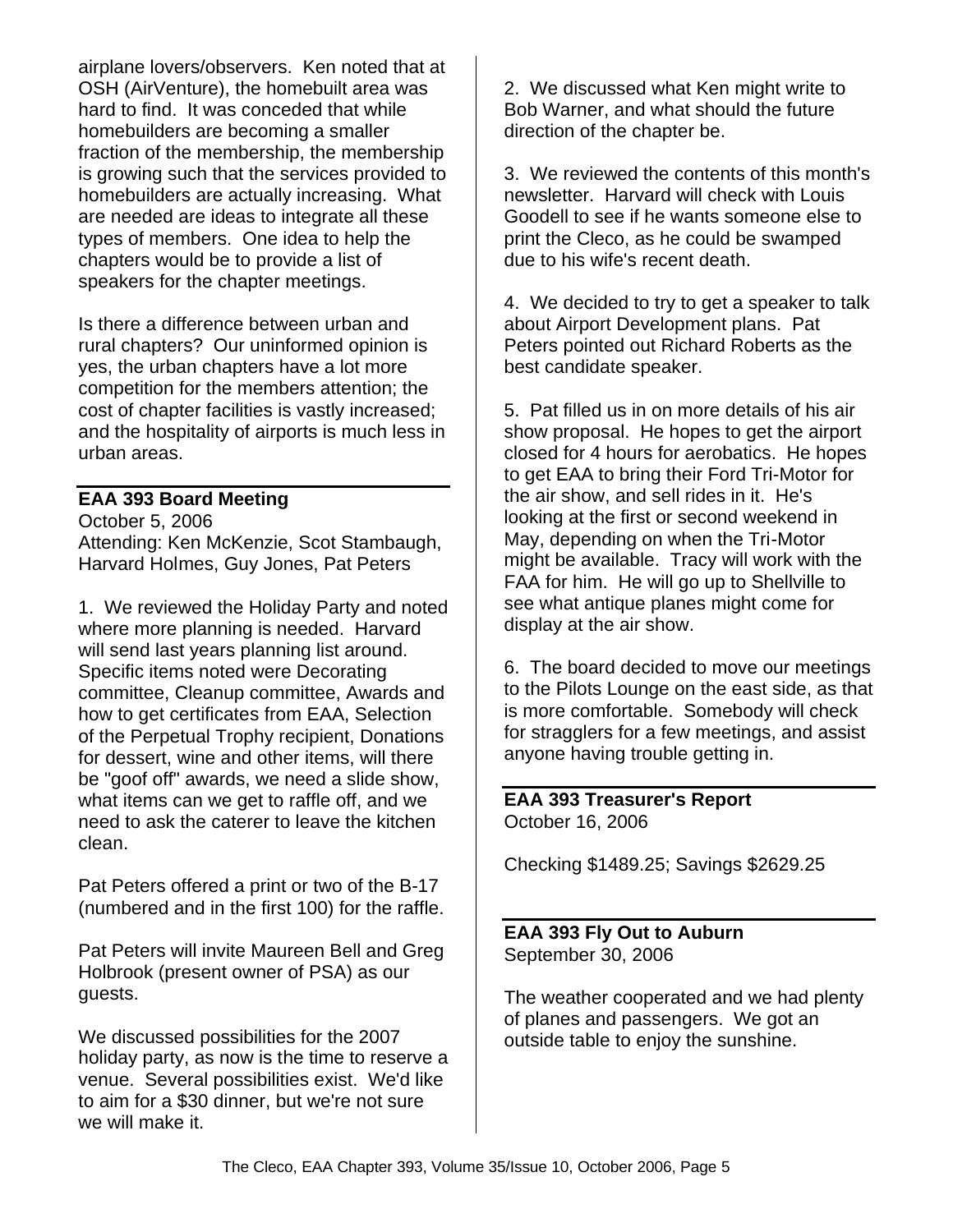

Nat Kingsley surveys the fleet: Scott Achelis' RV-6 with Guy Jones; Ron Robinson's Glasair I with Tom Howard; Phil Jenkins' Glasair II with Tom Howard's daughter; and Fred and Vi Egli's Lancair IV. Not shown: Harvard Holmes and Nat Kingsley in their Mooney, and Scot Stambaugh in his Rocket.



Photographer Tom Howard and daughter in front of Phil Jenkins' Glasair II.



Phil Jenkins and passenger.



Ron Robinson's Glasair I.



Scot Achelis' RV-6 with Guy Jones.



The waitress has our attention!



Reluctantly, we head home.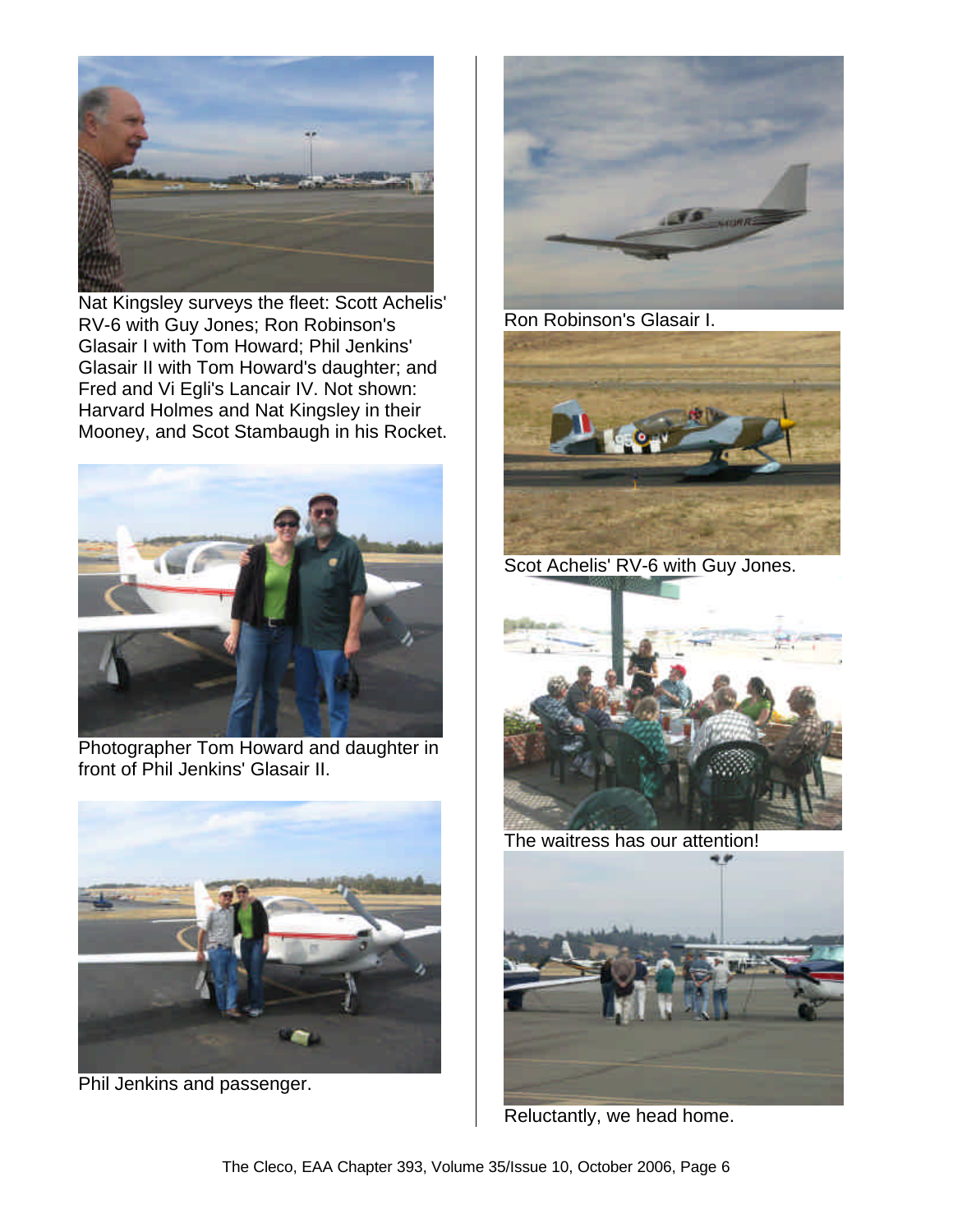#### **EAA 393 Donates Flights for Leukemia**

Coordinated by Bill McCoy, two EAA 393 pilots, Pat Peters and Scott Achelis, donated flights around the bay as prizes in a silent auction held to benefit the Leukemia cause.

Pat Peters donated a "Bay Bridge Tour" which was won by Skip and Sandi Snyder of San Pablo. Their bid was \$90. The winners have the band that entertained for the event and they went up to the auction table twice to up their bid for the ride. Skip is very involved in flying and building R/C planes.

Scott Achelis donated a "Best of the Bay" tour that was won by Charles Hester from Martinez. His bid was \$112 and he raised his bid three times to get it. Charles served in Viet Nam and now works building construction on his own. He is planning on putting a hunting flight service into Alaska, knows a lot about flying, but never got past flight school. He intends to join EAA 393.

Overall, this event raised just under \$3000 for the Leukemia cause. And it was all done on a three-week notice!

**EAA 393 Young Eagles Flights** October 7, 2006 at PSA

We had hoped for a good rally, but the Newspapers did not run our publicity information, so we ended up having a nice outdoor lunch in Petaluma.



Here's Bill McCoy (new member), Bob Belshe, Tony Tiritilli, Pat Peters and Linda Tiritilli as they wait for Harvard Holmes, Phil Jenkins and Ron Robinson. Harvard, Phil and Ron had stopped in Napa to admire the progress made by Gene Stangel on his Glasair II.

We'll see you in 2007!

**The Experimental Aircraft Association Chapter 393 of Concord, CA** P.O. Box 272725 Concord, CA 94527-2725

Web page: http://www.eaa393.org/ Email: nle@eaa393.org (with a copy to webmaster@eaa393.org please)

Officers for 2006-2007 President: Ken McKenzie pres@eaa393.org 925 283 3119 Vice President: Scot Stambaugh veep@eaa393.org 925 962 0255 Secty/Treas Louis Goodell secty@eaa393.org 925 682 4198 Newsletter Ed. Bob Rudolph (Acting Harvard Holmes) webmaster@eaa393.org 510 526 5347 Board Chairman Peter Degl'Innocenti cob@eaa393.org 925 756 6172 Tech. Counselor Rick Lambert tc@eaa393.org 925 689 3799 Young Eagles Pat Peters yec@eaa393.org 925 930 6447 Photographer Tom Howard photog@eaa393.org 925 933 6015 Membership Bob Belshe members@eaa393.org 925 376 7677 Webmaster Harvard Holmes webmaster@eaa393.org 510 526 5347